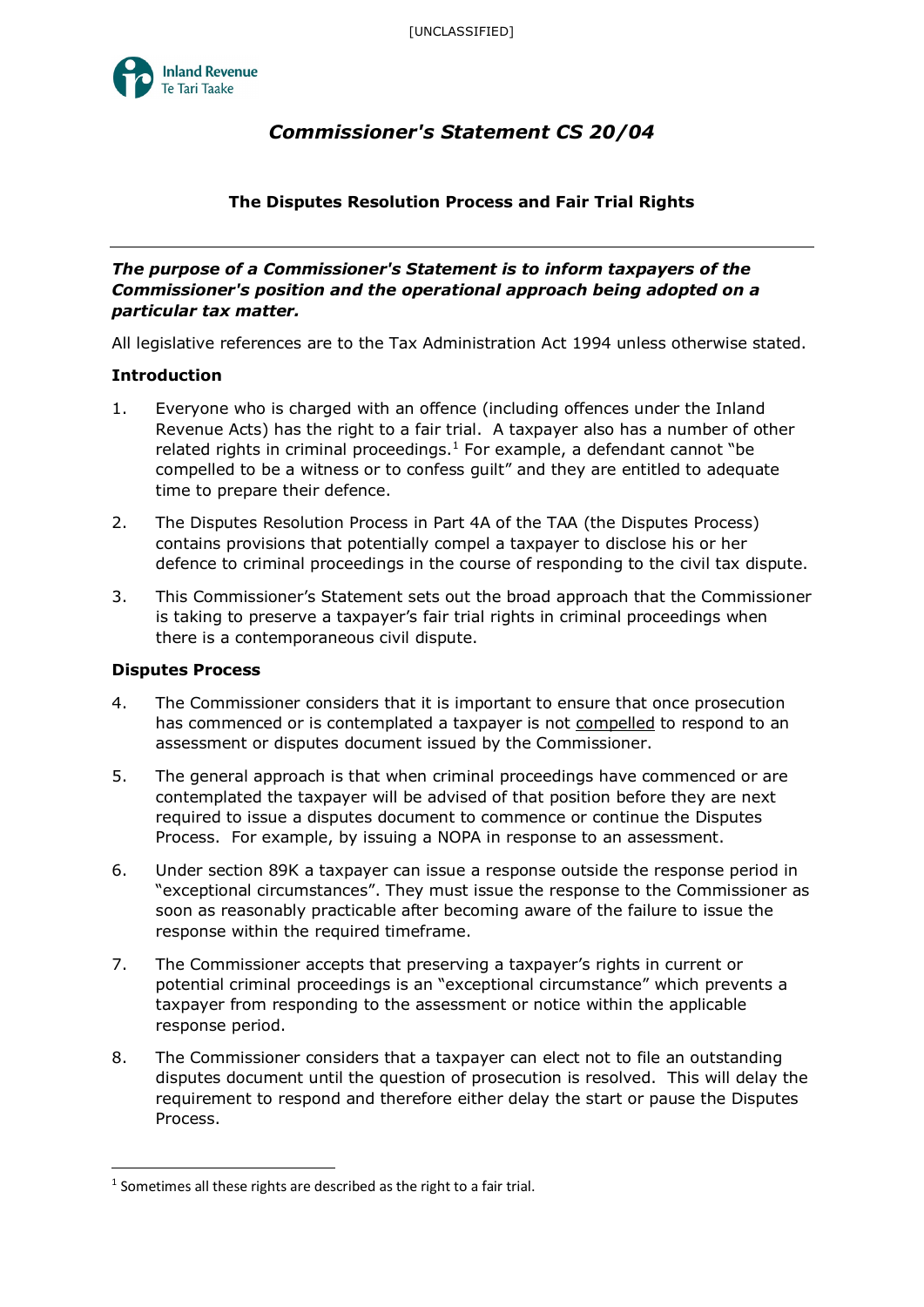

- 9. Once the question of prosecution has been resolved then the Disputes Process can resume (or in some cases commence) and the Commissioner will advise the taxpayer of this. The taxpayer will need to issue their outstanding disputes document by the later of 2 months from date of this advice or the original due date for that outstanding disputes document.
- 10. Another way that taxpayer rights can be protected is by the parties agreeing to pause (sometimes known as "park") the dispute at the conference stage until after the question of prosecution has been resolved.

*Voluntarily taking part in the Disputes Process*

- 11. There is nothing that prevents the taxpayer from voluntarily deciding to engage in the Disputes Process even though prosecution is either contemplated or underway. They may choose to issue a NOPA, NOR or SOP or otherwise participate in the Disputes Process just as a taxpayer can choose to give evidence in a criminal proceeding even though not required to do so. If a taxpayer chooses to issue a dispute document in these circumstances, the Commissioner will treat the information contained in the dispute document (or that is subsequently provided during the Disputes Process) as being voluntarily provided and it may be used in any criminal proceedings.
- 12. If the taxpayer elects to continue the Disputes Process then the Commissioner will review the disputes document and potentially:
	- undertake further investigatory activities based upon the information provided;
	- use the information in any criminal proceedings.
- 13. Where a taxpayer elects to continue with the Disputes Process, despite being advised that they are not required to, they can at a later stage elect to not file subsequent documents until the question of prosecution has been resolved.

### *Outstanding tax*

- 14. When an assessment has been issued by the Commissioner and a taxpayer advises within the response period that they intend to rely on the exceptional circumstance and to provide their dispute document when the question of prosecution has been resolved, the Commissioner will usually not take debt collection steps in relation to any disputed tax until after both the criminal proceedings and the Disputes Process has concluded.
- 15. However, where it is considered that a delay in collection will result in a significant risk that the tax will not be paid, the Commissioner may take steps that she considers necessary to ensure the payment of tax and/or prevent the dissipation of assets.

#### *Time Bar*

16. If pausing the Disputes Process means that it is likely that the Disputes Process will be unable to be concluded prior to the expiry of the time bar, there are options available to ensure that an assessment or challenge notice can be issued within the time bar period (eg the taxpayer can agree to an extension of the time bar (section 108B), the parties can agree to opt out of the disputes process (section  $89N(1)(c)(viii)$ ) or the Commissioner can file an application in the High Court for an extension of the time bar (section 89N(3) or section 89L(1B))).